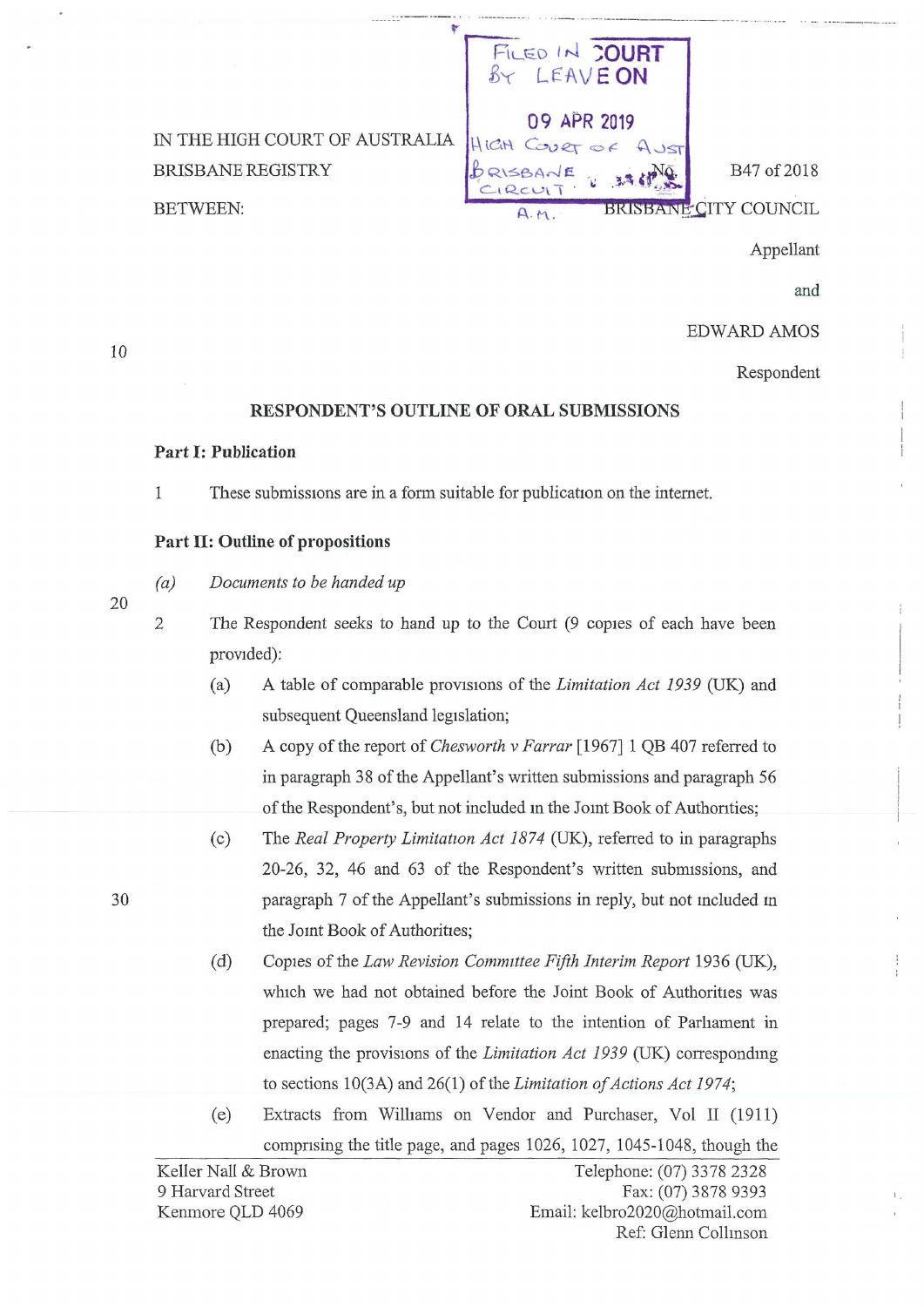only pages we propose to refer to specifically are page 1026 and 1047, the rest being provided for context, if required, relating to one aspect of the application of the present s 26(1) of the Queensland Act.

----------·····----· .... ··-- --------- -----------

- *(b) Analysis of the text (Respondent's written submissions paras 9-14, 55-61)*
- 3 The Respondent supports the reasons of Dalton J at AB 57[58]-[61], 59[74]- 61[78].
- 4 It will be submitted first that on an exammation the text of the statute, considered as a whole, the proper conclusion is that sections  $10(1)(d)$  and  $26(1)$ are not inconsistent, m that each is framed m terms of "an action shall not be brought ...". So there is no occasion to determine which is the more specific. However, reference will also be made to *Chesworth v Farrar* at pages 413-414, and to section 10(3) and (3A), in the course of which latter discussion reference will be made to the *Law Revzsion Committee Fifth Interim Report* 1936 (UK) pages 7-9 and to the *Reprints Act 1992* (Qld), sections 7 and 43.
- 5 In particular, it will be submitted that the analyses of Dalton J at AB68[109]-  $71$ [120] and, in relation to s 26(5), of Fraser JA, are correct.
- 20 6 Also, the text of s. 10 focuses on the cause or causes of action of which the plamtiffs claim is founded. So one may have one action based on one set of circumstances, that raises two causes of action, and the application of  $s$  10 applies the relevant provision to each cause of action. For example, if one has a cause of action for breach of contract (for example, against an accountant for breach of a term of the contract to exercise care and skill) ansmg on the happemng of the breach on 1 March 2012, but the same circumstances give rise to a cause of action in negligence for failure to take reasonable care ansmg on the first suffermg of damage on 1 March 2015, then the cause of action for breach of contract will be barred on 1 March 2018, but for the tort of neghgence can still be sued on until 1 March 2021.
- 30

7

10

In contrast, the limitation on  $s \; 26(1)$  is founded on a particular attribute of the claim, whatever the cause of action, that is to say, whether the liability is secured by mortgage (widely defined ms 5) or charge.

-2-